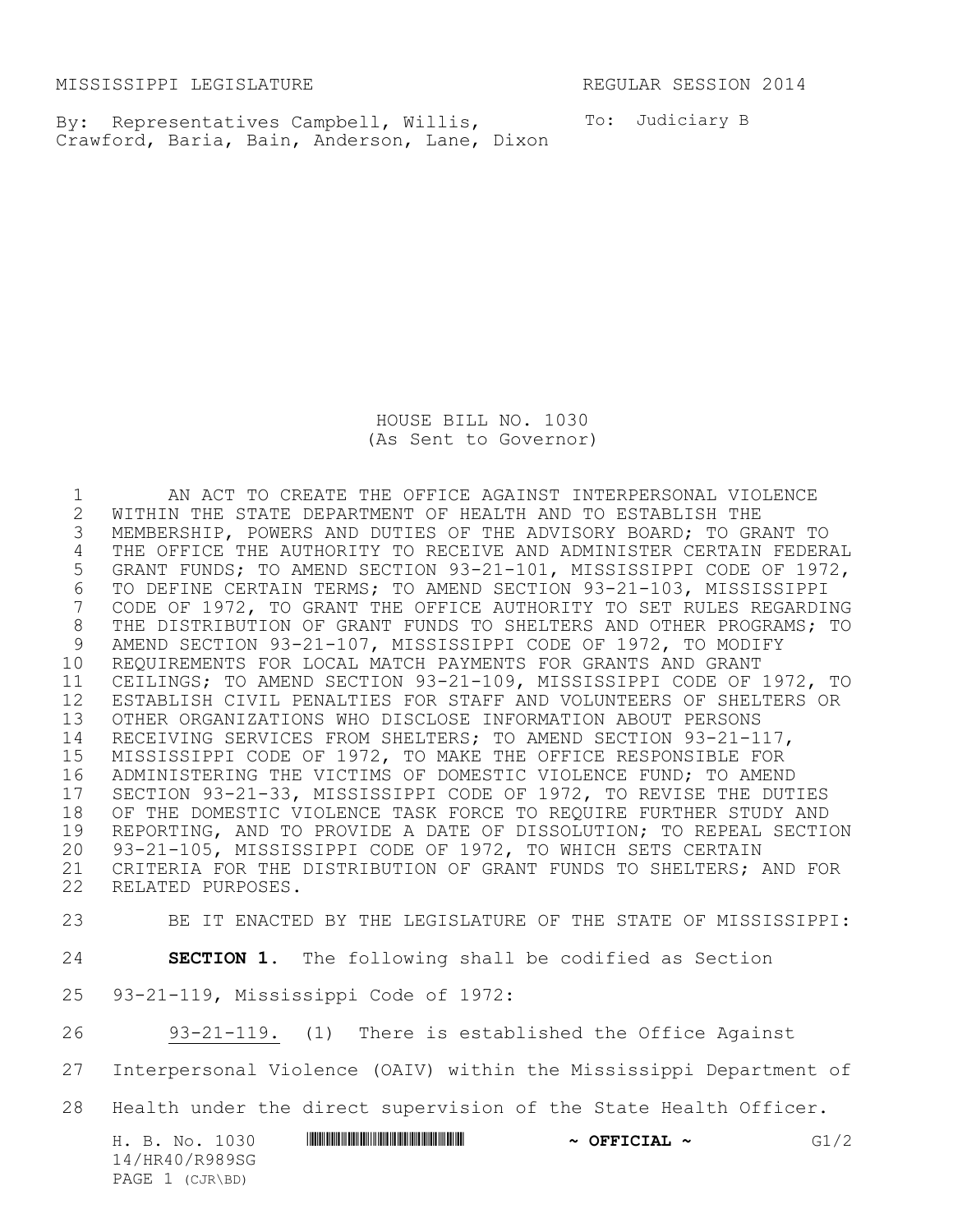The OAIV shall be responsible for administering certain state and federal pass-through victim-services funds and related monies, and for developing, promulgating and implementing certification and reporting standards for domestic violence and related victim service providers, and related activities.

 (2) (a) There is established an OAIV Advisory Board. The purpose of the Advisory Board is to make recommendations to the Department of Health and to assist the Department of Health in the development, promulgation and implementation of certification and reporting standards for domestic violence and other victim service providers, and in other related activities to be undertaken by the office. The Advisory Board shall not have independent authority to take official action on behalf of the office or the Mississippi Department of Health and its actions are purely advisory in nature.

 (b) The Advisory Board shall consist of seven (7) members to be appointed by the State Health Officer as follows: (i) One (1) licensed therapist or social worker, whose initial term shall be for two (2) years; (ii) One (1) member of the faith community, whose initial term shall be for two (2) years; (iii) One (1) licensed attorney, whose initial term shall be for three (3) years;

H. B. No. 1030 \*HR40/R989SG\* **~ OFFICIAL ~**

14/HR40/R989SG PAGE 2 (CJR\BD)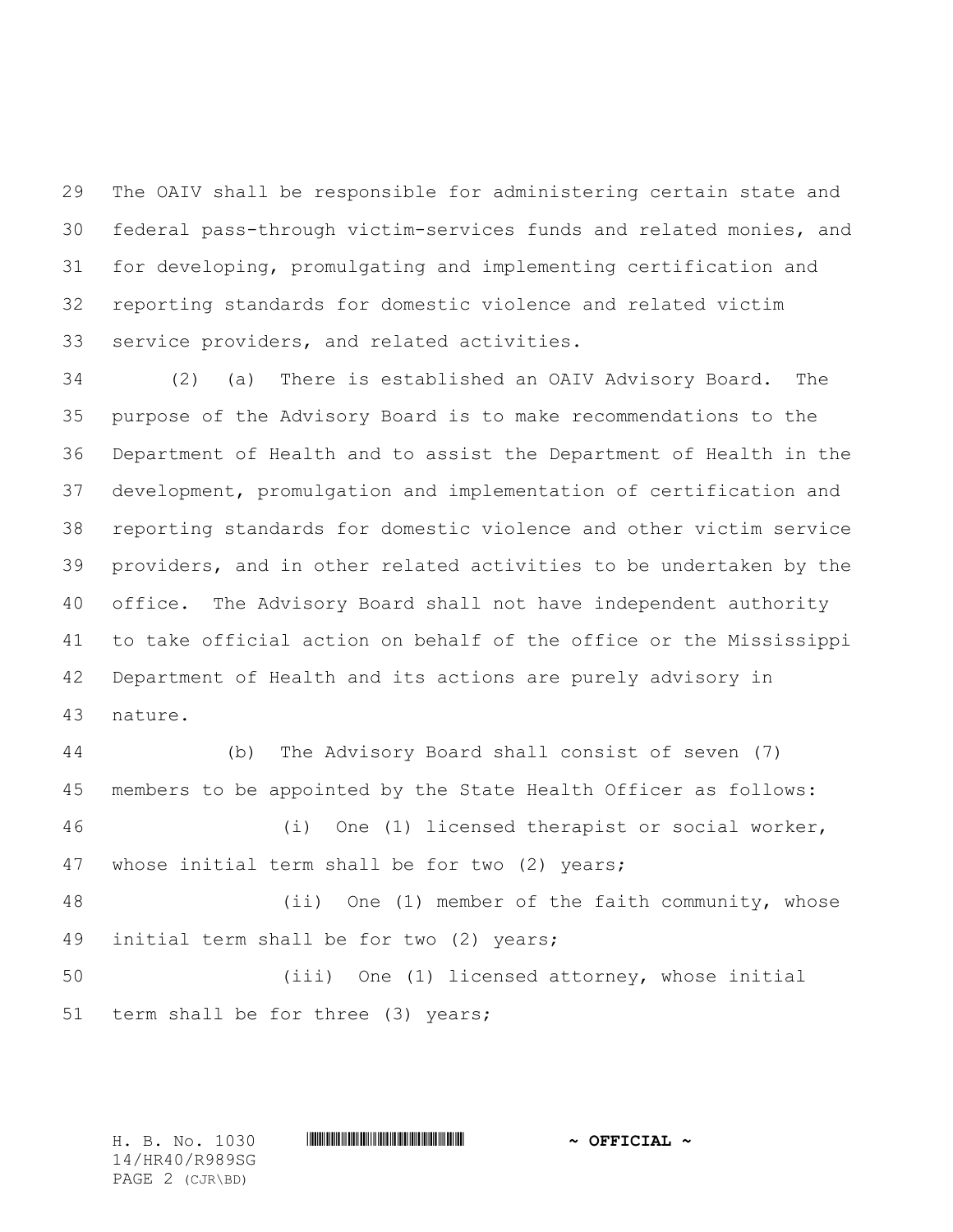(iv) One (1) certified public accountant with experience in auditing, whose initial term shall be for three (3) years;

 (v) One (1) business professional, whose initial term shall be for four (4) years;

 (vi) One (1) medical professional with forensic experience who may be either a medical doctor or a registered nurse, whose initial term shall be for five (5) years; and

 (vii) One (1) survivor of interpersonal violence whose initial term shall be for six (6) years.

 All appointees must have general knowledge or first-hand knowledge, or both, of interpersonal violence, and successfully complete training on interpersonal violence provided by Department of Health staff. The members of the Advisory Board shall be women and men of recognized achievement who are representative of the ethnic, geographic, socioeconomic and cultural diversity of the State of Mississippi. Preference in appointments shall be given to appointees who have been members of the Domestic Violence Task Force established in Section 93-21-33. The initial appointments must be made within twenty (20) days after the passage of this act. As the initial terms expire, the State Health Officer shall appoint members for terms of six (6) years.

 (3) Members of the Advisory Board shall be entitled to travel and per diem expenses as provided in Sections 25-3-41 and 25-3-69.

H. B. No. 1030 \*HR40/R989SG\* **~ OFFICIAL ~** 14/HR40/R989SG PAGE 3 (CJR\BD)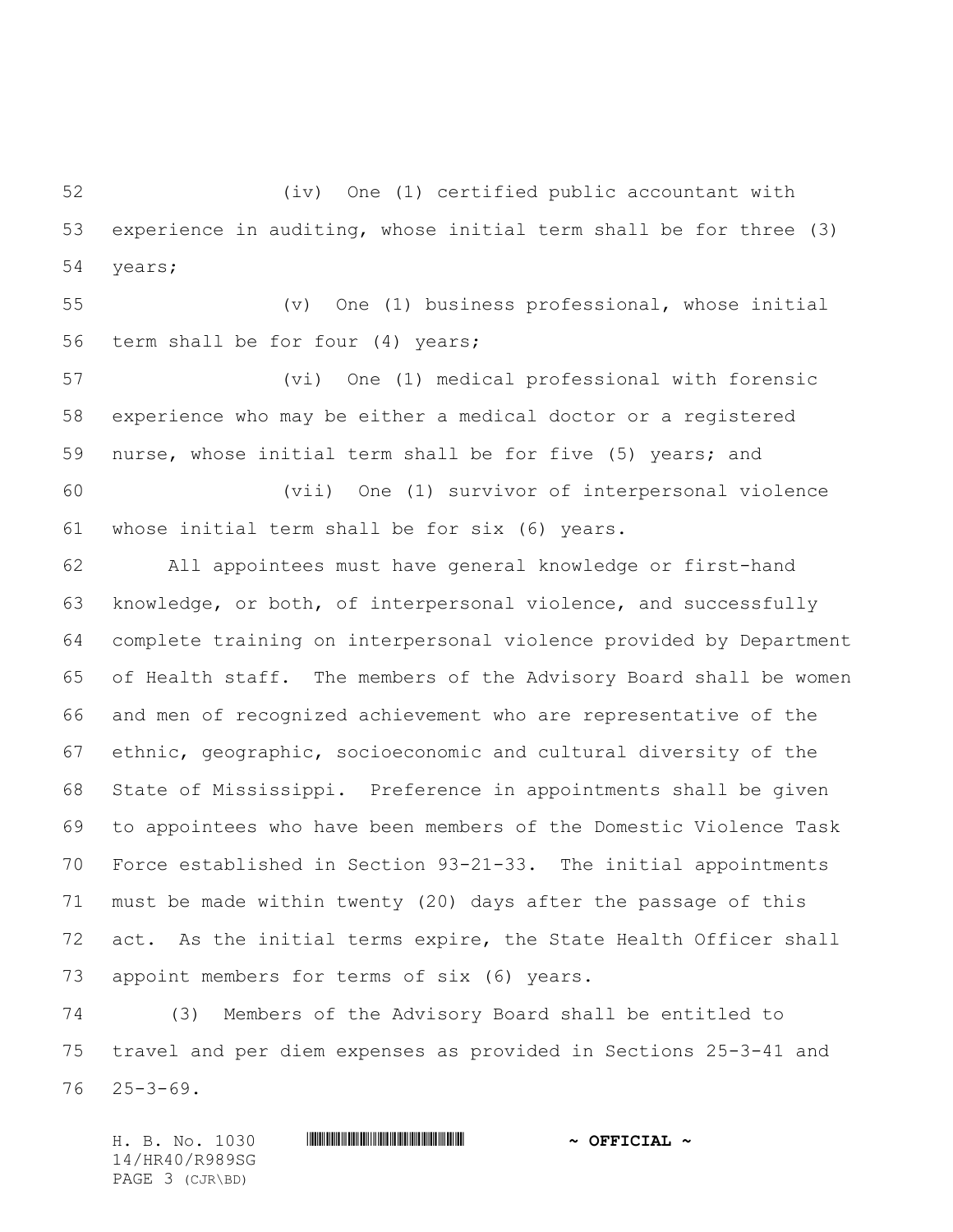(4) The Advisory Board shall create a steering committee at its first meeting. The purpose of the steering committee is to provide assistance and recommendations to the Advisory Board in the performance of its statutory duties. The steering committee shall consist of four (4) program directors actively engaged in the management of programs for interpersonal violence victims, the Executive Director of the Mississippi Coalition Against Domestic Violence, the Executive Director of the Mississippi Coalition Against Sexual Assault, a representative of the Mississippi Attorney General's Office Bureau of Victim Assistance, and any other individuals whose experience or expertise are deemed necessary to the process or projects of the commission. The members of the steering committee shall be nominated and approved by the Advisory Board, and members of the steering committee shall serve at the pleasure of the Advisory Board. The Advisory Board may authorize members of the steering committee to receive reimbursement for travel and per diem expenses as provided in Sections 25-3-41 and 25-3-69.

 **SECTION 2.** The following shall be codified as Section 93-21-121, Mississippi Code of 1972:

 93-21-121. (1) The Office Against Interpersonal Violence shall have authority to:

 (a) Receive funds intended for care of victims of interpersonal violence when those funds are not directed elsewhere;

H. B. No. 1030 \*HR40/R989SG\* **~ OFFICIAL ~** 14/HR40/R989SG PAGE 4 (CJR\BD)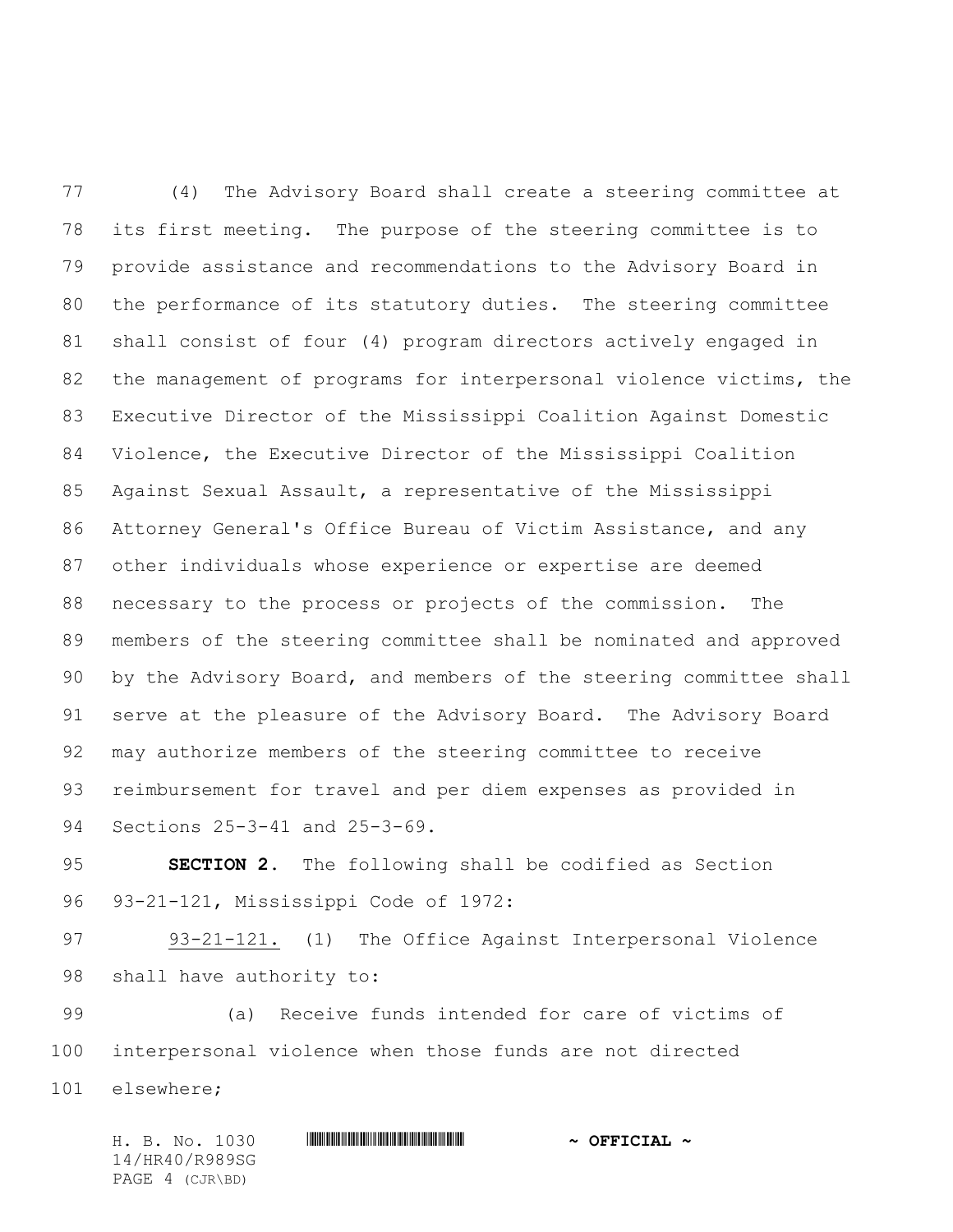(b) Administer funds received from any source and establish procedures for the disbursement of funds to certified agencies for the delivery of shelter and other services for victims of interpersonal violence;

 (c) Cooperate with the Attorney General's office for 107 the certification of any programs receiving funding;

 (d) Study the subject of interpersonal violence and related matters, and regularly report to the Legislature on the need for legislative revisions and initiatives in those areas; and

 (e) Develop a strategic plan for the delivery of services for victims of interpersonal violence.

 (2) The Mississippi Department of Health shall seek appropriations authority on behalf of the OAIV to expend any funds it receives from any source, and shall comply with all statutes and regulations of the state pertaining to fiscal management of public funds.

 (3) The OAIV shall have the authority, with the assistance of the Advisory Board, to develop performance standards, financial audit standards, and other necessary standards to insure that all the grantees are managing their facilities and services consistent with the purposes of the grant. From and after July 1, 2016, only agencies meeting the standards developed by the OAIV shall be eligible to receive funding administered by the OAIV.

 **SECTION 3.** The following shall be codified as Section 93-21-123, Mississippi Code of 1972:

H. B. No. 1030 \*HR40/R989SG\* **~ OFFICIAL ~** 14/HR40/R989SG PAGE 5 (CJR\BD)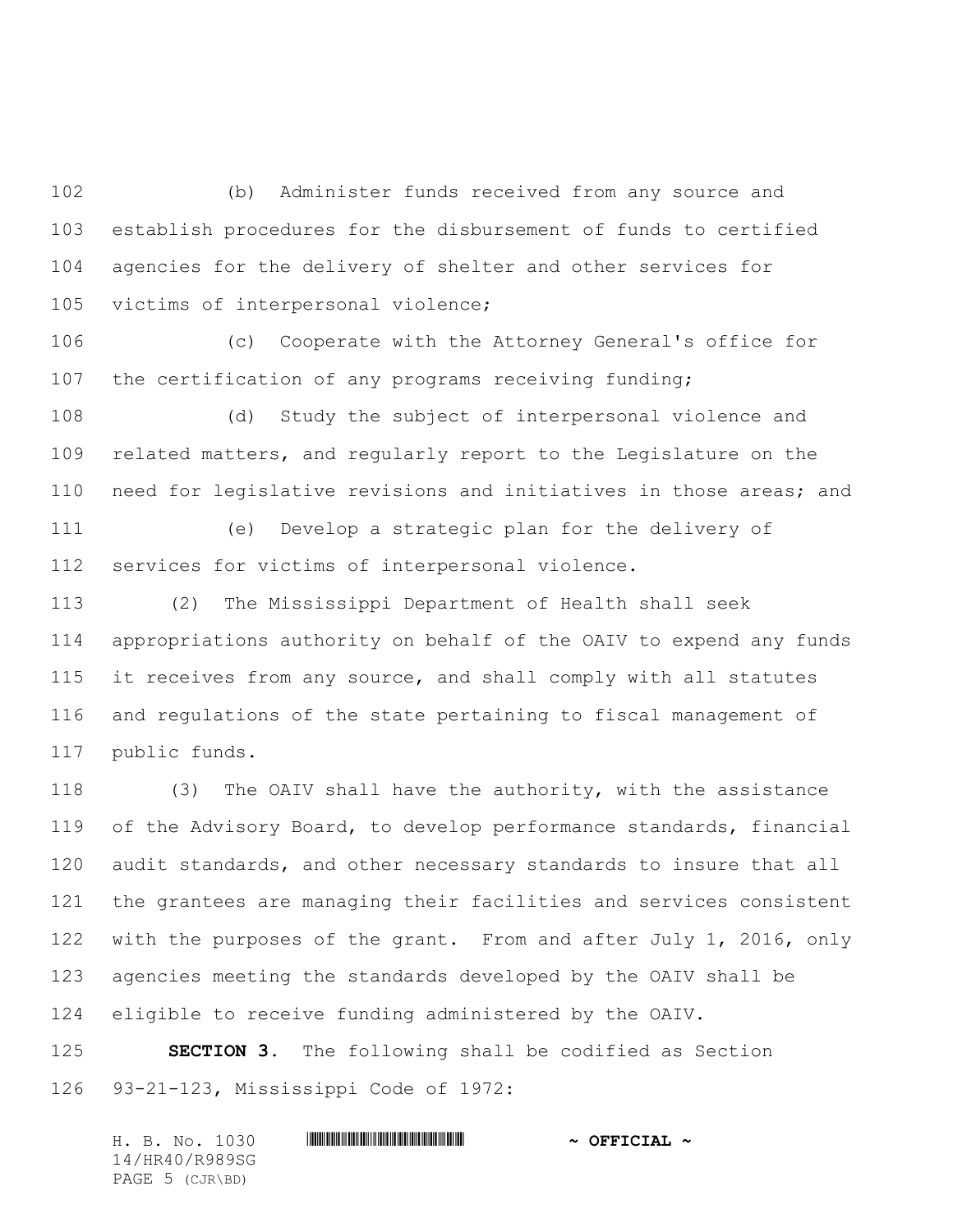93-21-123. (1) From and after July 1, 2016, the Office Against Interpersonal Violence shall be the single state agency for the receipt and administration of and the sole authority and responsibility to seek grants on behalf of the state which will be administered or available after July 1, 2016.

 (2) The OAIV shall also be authorized to contract with any agency of the state to receive grants or subgrants for the delivery of services to victims of interpersonal violence.

 (3) The OAIV shall have the authority to seek grants from any other source making funds available when the purpose of the grant is to provide services and assistance to victims of interpersonal violence, or offers training to persons who assist such victims.

 **SECTION 4.** Section 93-21-101, Mississippi Code of 1972, is amended as follows:

 93-21-101. As used in Sections 93-21-101 through 93-21-113, unless the context otherwise requires:

**\* \* \***

 ( **\* \* \***a) "Domestic violence shelter" means a place established to provide temporary food and shelter, counseling, and related services to victims of domestic violence.

 (b) "Interpersonal violence" means any behavior between family members and intimate partners, but also between

acquaintances and strangers, that causes physical, psychological,

or sexual harm and includes the crimes of domestic violence,

| H. B. No. 1030  | $\sim$ OFFICIAL $\sim$ |
|-----------------|------------------------|
| 14/HR40/R989SG  |                        |
| PAGE 6 (CJR\BD) |                        |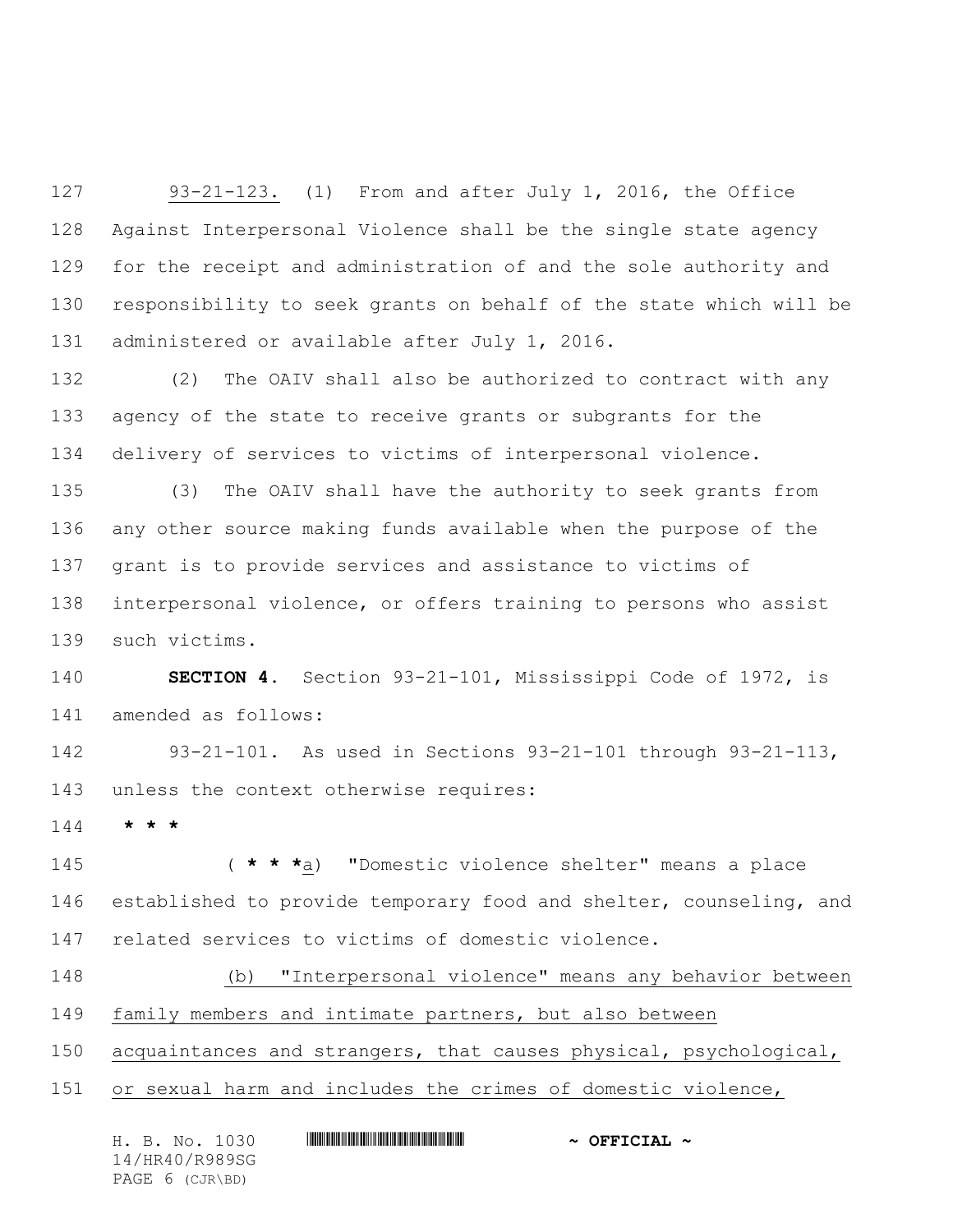stalking, sexual assault, trafficking, child sexual abuse, and

- related crimes.
- (c) "Batterer intervention program" means a program
- that focuses on behavior modification for perpetrators of domestic
- violence in an effort to prevent domestic violence from
- reoccurring. This shall not include programs focusing on anger
- management or marriage counseling. Any batterer intervention
- program must document cooperation with a domestic violence shelter
- program.
- (d) "OAIV" means the Office Against Interpersonal Violence established in Section 93-21-119.
- **SECTION 5.** Section 93-21-103, Mississippi Code of 1972, is amended as follows:
- 93-21-103. There is hereby established a program for victims of domestic violence through domestic violence shelters. The oversight of shelters, and distribution of state funds for the purpose of serving victims of domestic violence, shall be the responsibility of the Office Against Interpersonal Violence created in this act. The Office Against Interpersonal Violence shall have the authority to promulgate the administrative rules that are necessary and proper to further carry out the purposes of this section.
- **SECTION 6.** Section 93-21-107, Mississippi Code of 1972, is amended as follows:

H. B. No. 1030 \*HR40/R989SG\* **~ OFFICIAL ~** 14/HR40/R989SG PAGE 7 (CJR\BD)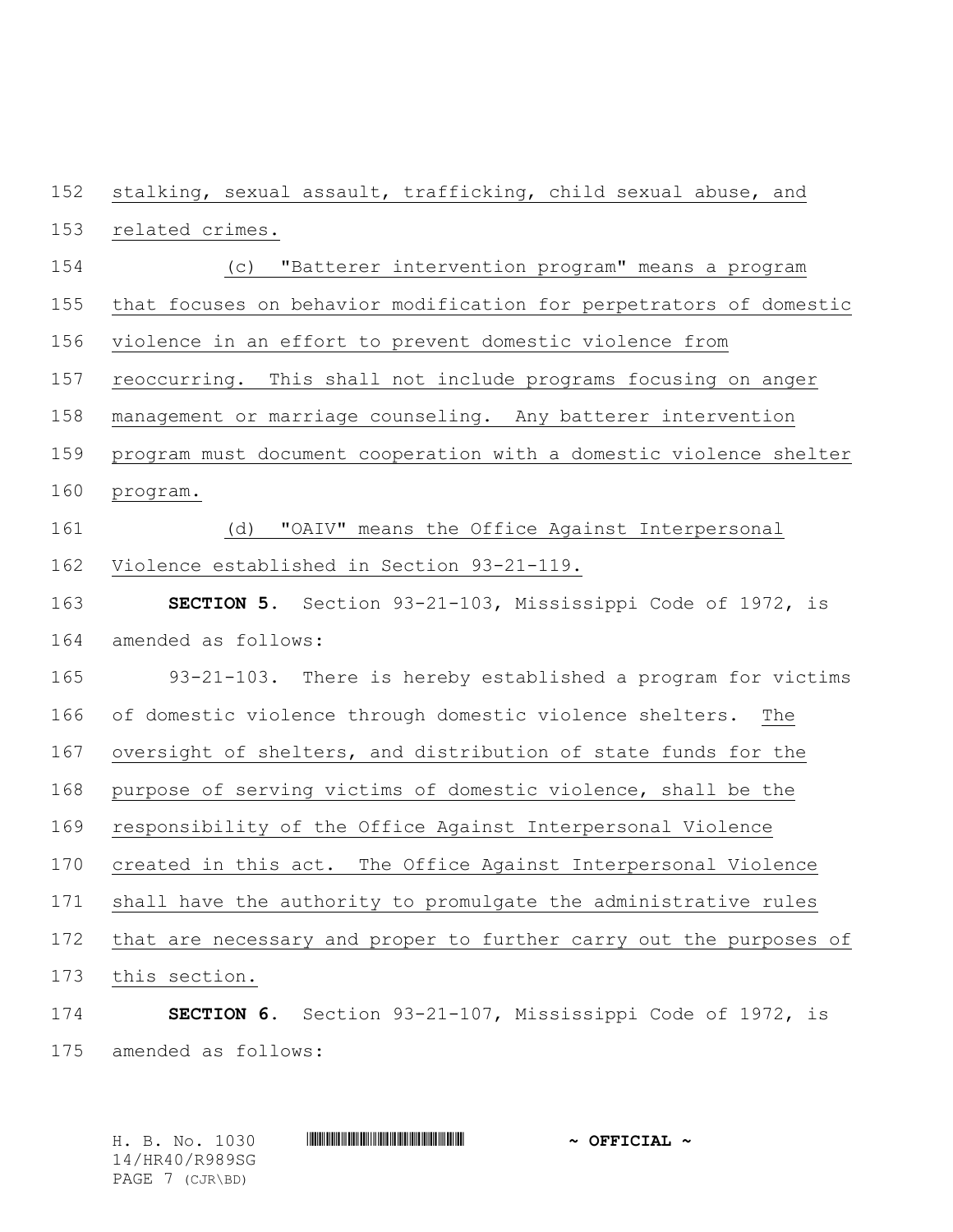93-21-107. (1) To qualify for funds under the provisions of Sections 93-21-101 through 93-21-113, a domestic violence shelter shall meet all the following requirements:

 (a) Be incorporated in the state or recognized by the Secretary of State as a private or public nonprofit corporation. Such corporation shall have a board of directors and/or an advisory committee who represents the racial, ethnic and social economic diversity of the area to be served, including, if possible, at least one (1) person who is or has been a victim of domestic violence.

 (b) Have designed and developed a program to provide the following basic services to victims of domestic violence and their children:

 (i) Shelter on a twenty-four (24) hour a day, seven (7) days a week basis.

 (ii) A twenty-four (24) hour, seven (7) days a week switchboard for crisis calls.

(iii) Temporary housing and food facilities.

 (iv) Group support and peer counseling. (v) Referrals to existing services in the

community and follow-up on the outcome of the referrals.

 (vi) A method of referral for medical care, legal assistance and group support and counseling of victims of domestic violence.

H. B. No. 1030 **\*\*\* AND \*\*\* THE \*\*\* THE \*\*\* THE \*\*\*** \*\*\* **~\*\* OFFICIAL \*\*** 

14/HR40/R989SG PAGE 8 (CJR\BD)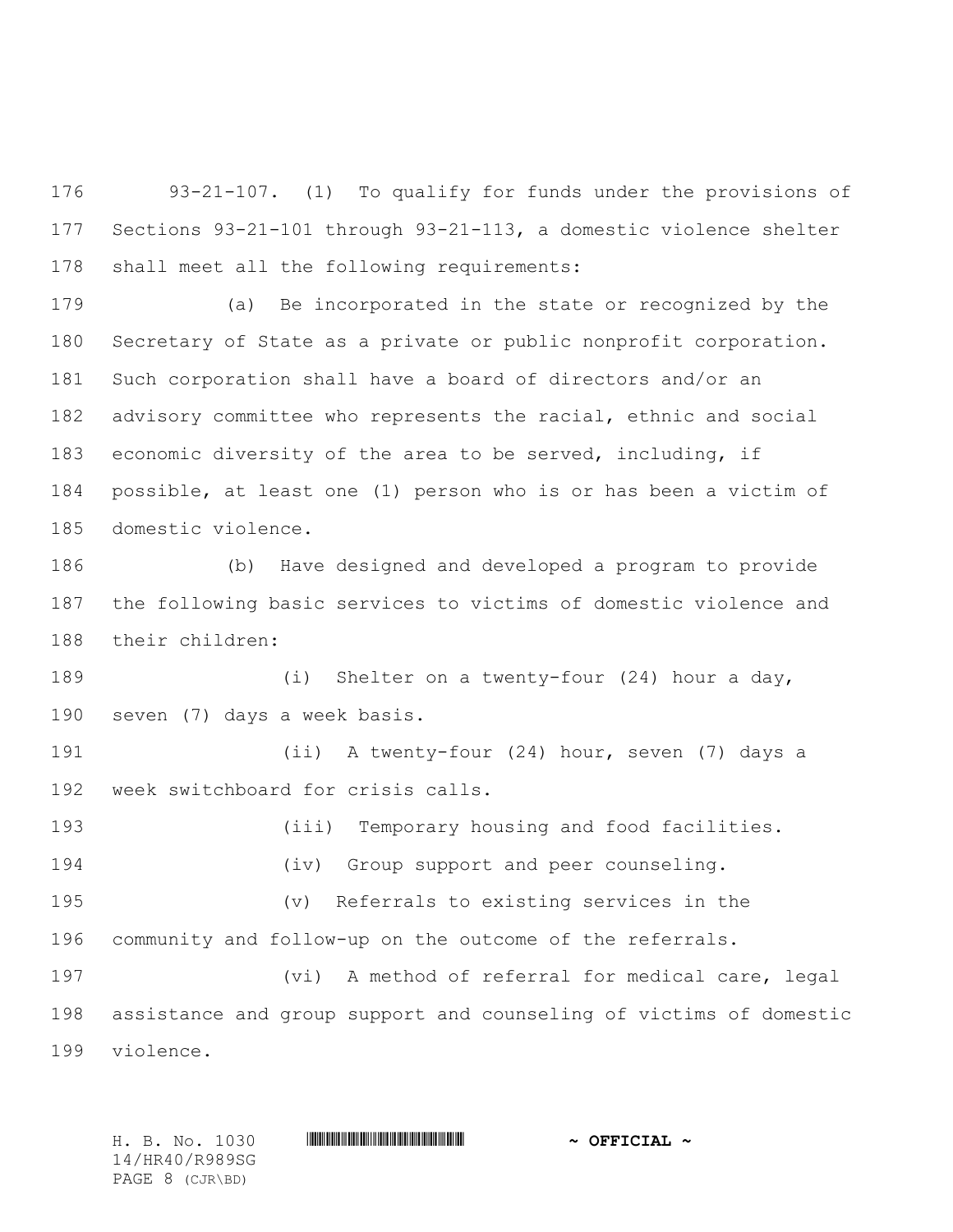(vii) Information regarding reeducation, marriage and family counseling, job counseling, and training programs, housing referrals, and other available social services.

 (viii) A referral program of counseling for the victim and the offender.

 (2) Domestic violence shelters shall establish procedures for admission of victims of domestic violence who may seek admission to these shelters on a voluntary basis.

 (3) A domestic violence shelter shall not qualify for funds if it discriminates in its admissions or provision of services on the basis of race, religion, color, age, marital status, national origin or ancestry.

 (4) Any state-source grant made to a shelter shall be matched with local funds in an amount not less than twenty-five percent (25%) of the state-source grant amount. The local contribution may not include in-kind contributions.

 (5) A domestic violence shelter receiving state funding under the provisions of Sections 93-21-101 through 93-21-113 shall not be prohibited from accepting gifts, trusts, bequests, grants, endowments, federal funds, other special source funds or transfers of property of any kind for the support of that shelter program. (6) **\* \* \*** The OAIV shall insure that no grant made with state funds is in an amount that would exceed One Hundred Thousand

Dollars (\$100,000.00) inflated by a general CPI inflator to insure

H. B. No. 1030 **\*\*\* A SEE ALL A SEE ALL A SEE ALL A SEE ALL A SEE ALL A SEE ALL A SEE ALL A** 14/HR40/R989SG PAGE 9 (CJR\BD)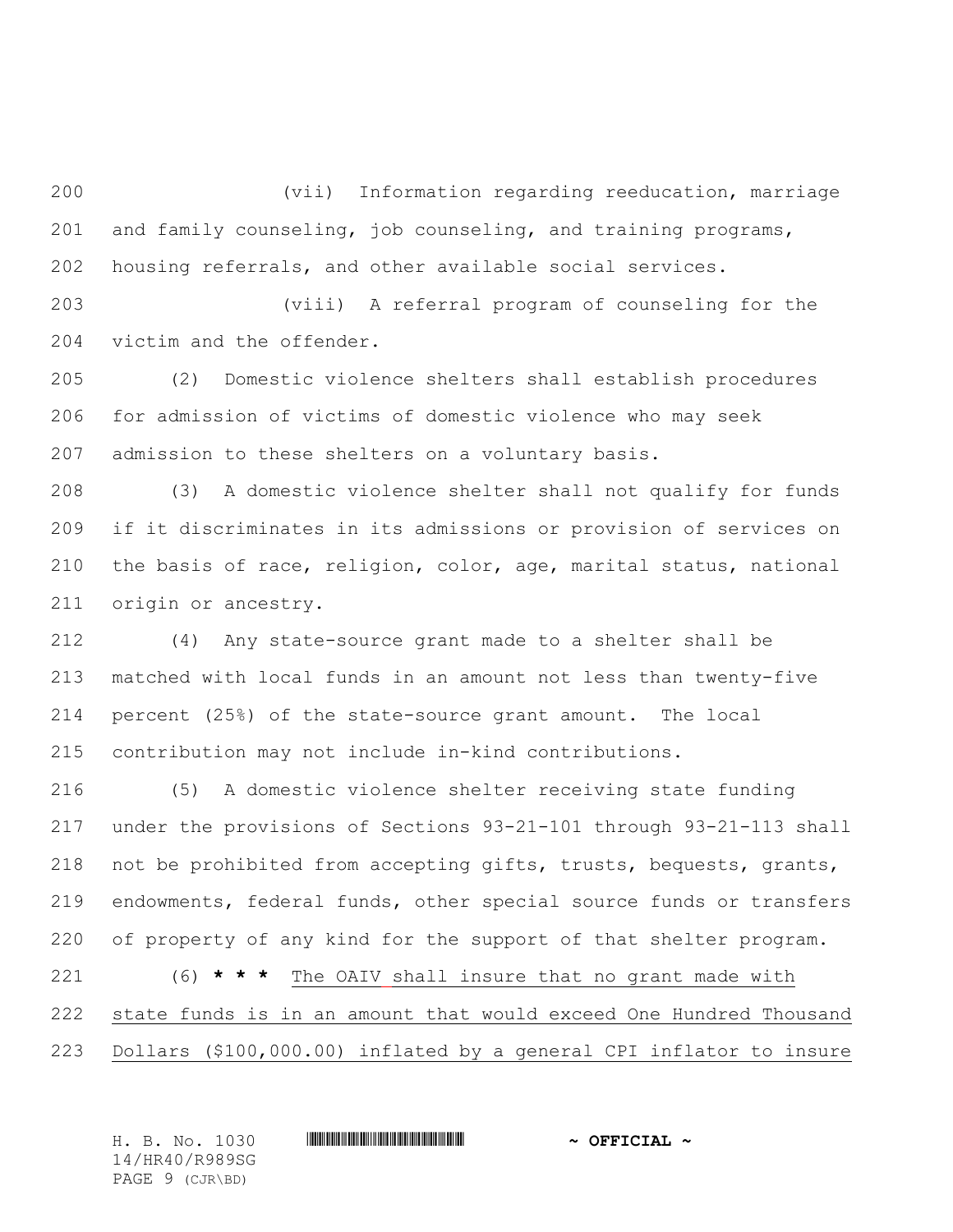that the grant offers shelters the same buying power that a grant of One Hundred Thousand Dollars (\$100,000.00) provided in 1983.

 (7) A domestic violence shelter shall require persons employed by or volunteering services to the shelter to maintain the confidentiality of any information that would identify individuals served by the shelter.

 (8) A domestic violence shelter shall provide educational programs relating to battered spouses and domestic violence designed for both the community at large and/or specialized groups such as hospital personnel and law enforcement officials.

 (9) No child shall be placed in any domestic violence shelter that receives state funding under these provisions of Sections 93-21-101 through 93-21-113, and no domestic violence shelter that receives state funding under these provisions may admit or accept any child, unless the child is accompanied by his parent or guardian and such parent or guardian will remain with the child in the shelter until the child leaves or is released 241 from the shelter. However, this subsection shall not prevent any rape crisis center from providing care, counseling and related services to any child who is a victim of rape, attempted rape, sexual battery or attempted sexual battery and who is not accompanied by his parent or guardian.

 **SECTION 7.** Section 93-21-109, Mississippi Code of 1972, is amended as follows:

H. B. No. 1030 \*HR40/R989SG\* **~ OFFICIAL ~** 14/HR40/R989SG PAGE 10 (CJR\BD)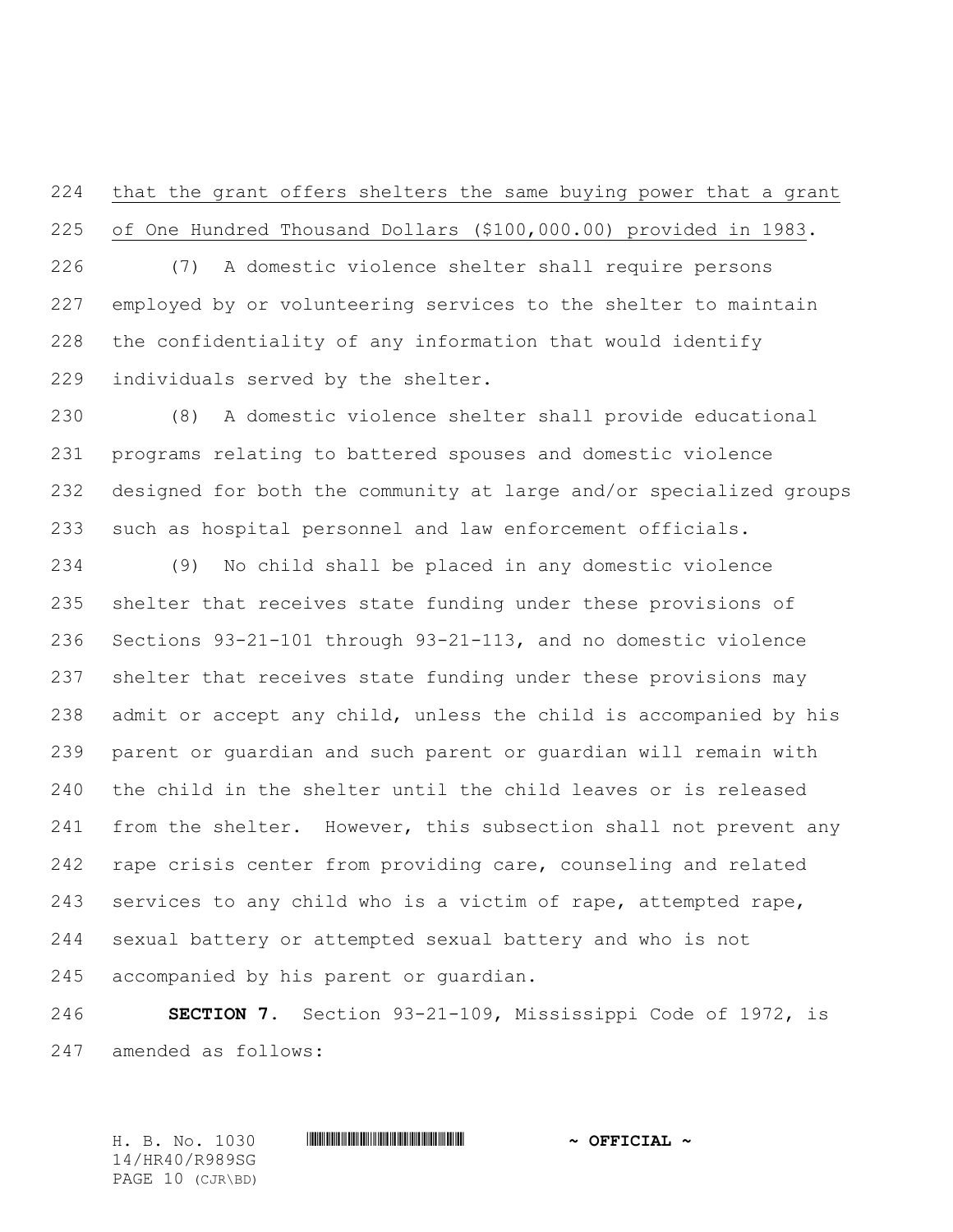93-21-109. (1) Records maintained by domestic violence shelters, except the official minutes of the board of directors of the shelter, and financial reports filed as required by statute with the board of supervisors or municipal authorities or any other agency of government, shall be withheld from public disclosure under the provisions of the Mississippi Public Records Act of 1983.

 (2) Any employee, contractor, volunteer or agent of a domestic violence shelter, or of any other entity in possession of information which would tend to identify a victim of domestic violence, who discloses any information that is exempt from disclosure under the Mississippi Public Records Act of 1983, or makes any observation or comment about the identity or condition of any person admitted to a shelter or receiving services of a shelter, unless directed to do so by an order of a court of competent jurisdiction, shall be civilly liable to the person whose personal information was disclosed in the amount of Ten Thousand Dollars (\$10,000.00), plus any compensatory damages that the individual may have suffered as the result of the disclosure. (3) (a) No employee, contractor, volunteer or agent of a domestic violence shelter shall be compelled to testify in any 269 civil matter, or surrender any documents, files, or other records of the shelter, regarding a victim of domestic violence or sexual assault without the consent of the victim, except as provided herein.

14/HR40/R989SG PAGE 11 (CJR\BD)

H. B. No. 1030 **. HURGARY SEE ALL AND A SECONDE A**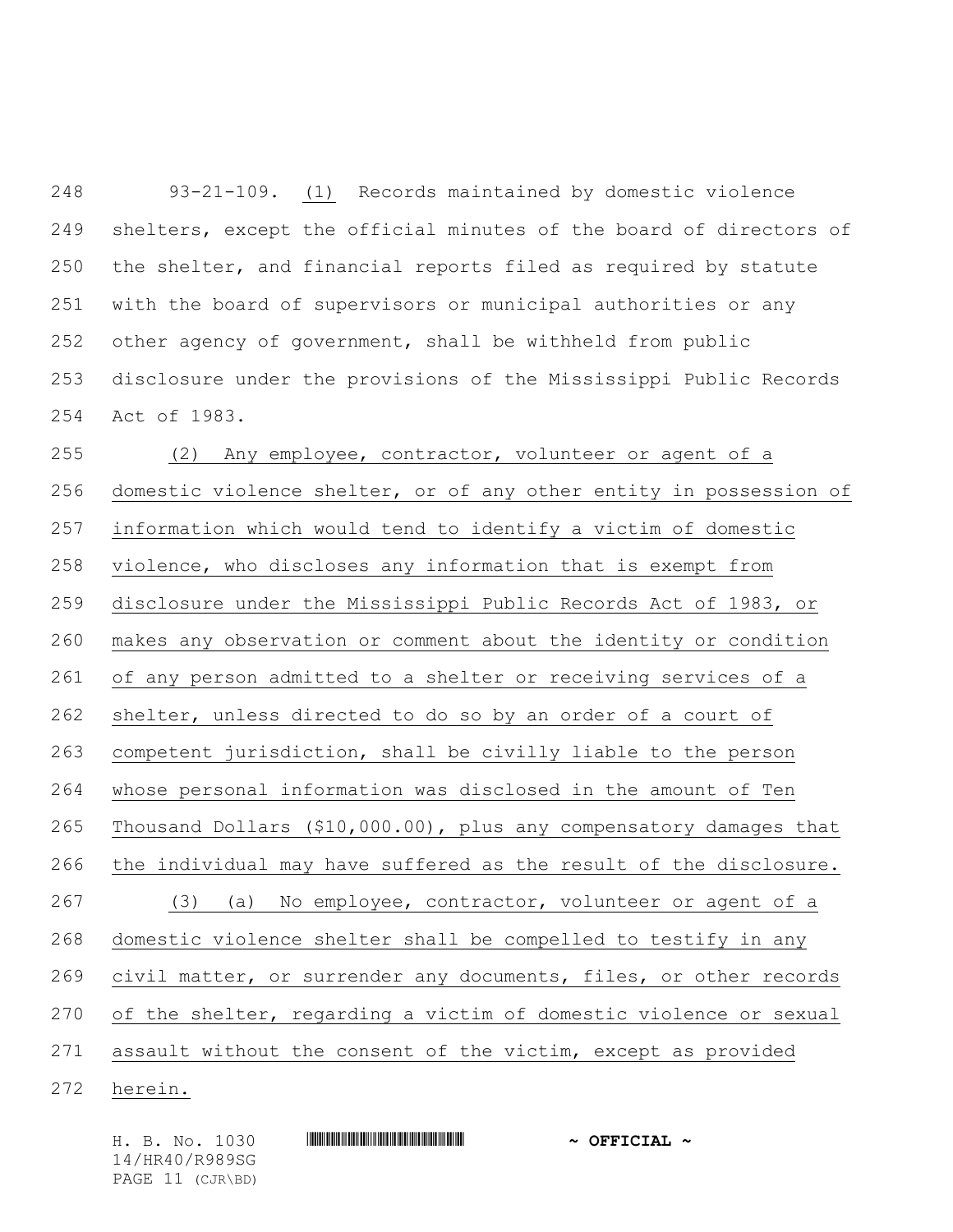(b) A defendant may request from the court an in camera review of the materials in possession of any shelter employees, contractors, agents or volunteers to determine if there would be a good cause for allowing disclosure of the materials. In deciding on disclosure, the court shall consider the following factors: (i) The materiality of the information to the defense; and (ii) The effect disclosure may have on the victim and the victim's relationship with the employee, contractor, volunteer, or agent of the shelter. (4) A resident or staff member of a domestic violence shelter shall not be required to disclose the street address or physical location of that shelter to any public or private agency. In all cases where the provision of a physical address is required, a post office box address for the domestic violence shelter shall be deemed sufficient. **SECTION 8.** Section 93-21-117, Mississippi Code of 1972, is amended as follows: 93-21-117. (1) There is hereby created in the State Treasury a special fund to be known as the "Victims of Domestic Violence Fund." The fund shall be a continuing fund, not subject to fiscal-year limitations, and shall consist of: (a) Monies appropriated by the Legislature; (b) The interest accruing to the fund;

H. B. No. 1030 \*HR40/R989SG\* **~ OFFICIAL ~** 14/HR40/R989SG PAGE 12 (CJR\BD)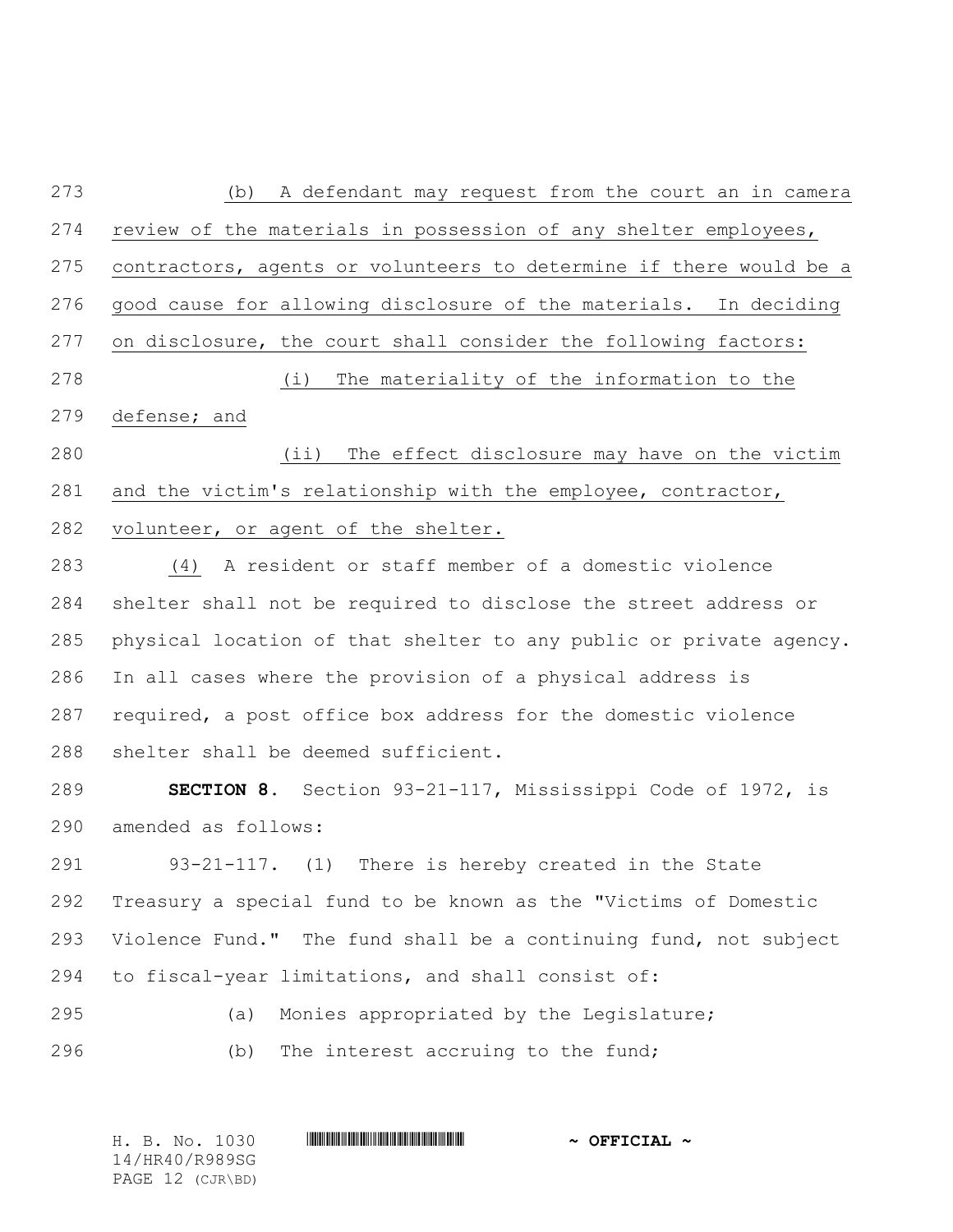(c) Monies received under the provisions of Section 99-19-73;

 (d) Monies received from the federal government; (e) Donations to the Victims of Domestic Violence Fund; (f) Assessments collected pursuant to Section 83-39-31; and

 (g) Monies received from such other sources as may be provided by law.

 (2) The circuit clerks of the state shall deposit in the fund on a monthly basis the additional fee charged and collected for marriage licenses under the provisions of Section 25-7-13, Mississippi Code of 1972.

 (3)All other monies received by the state from every source for the support of the program for victims of domestic violence, established by Sections 93-21-101 through 93-21-113, shall be deposited in the "Victims of Domestic Violence Fund." The monies in the fund shall be used by the State Department of Health solely for funding and administering domestic violence shelters under the provisions of Sections 93-21-101 through 93-21-113, in such amounts as the Legislature may appropriate to the department for the program for victims of domestic violence established by Sections 93-21-101 through 93-21-113. Not more than ten percent (10%) of the monies in the "Victims of Domestic Violence Fund" shall be appropriated to the State Department of Health for the administration of domestic violence shelters.

14/HR40/R989SG PAGE 13 (CJR\BD)

## H. B. No. 1030 \*HR40/R989SG\* **~ OFFICIAL ~**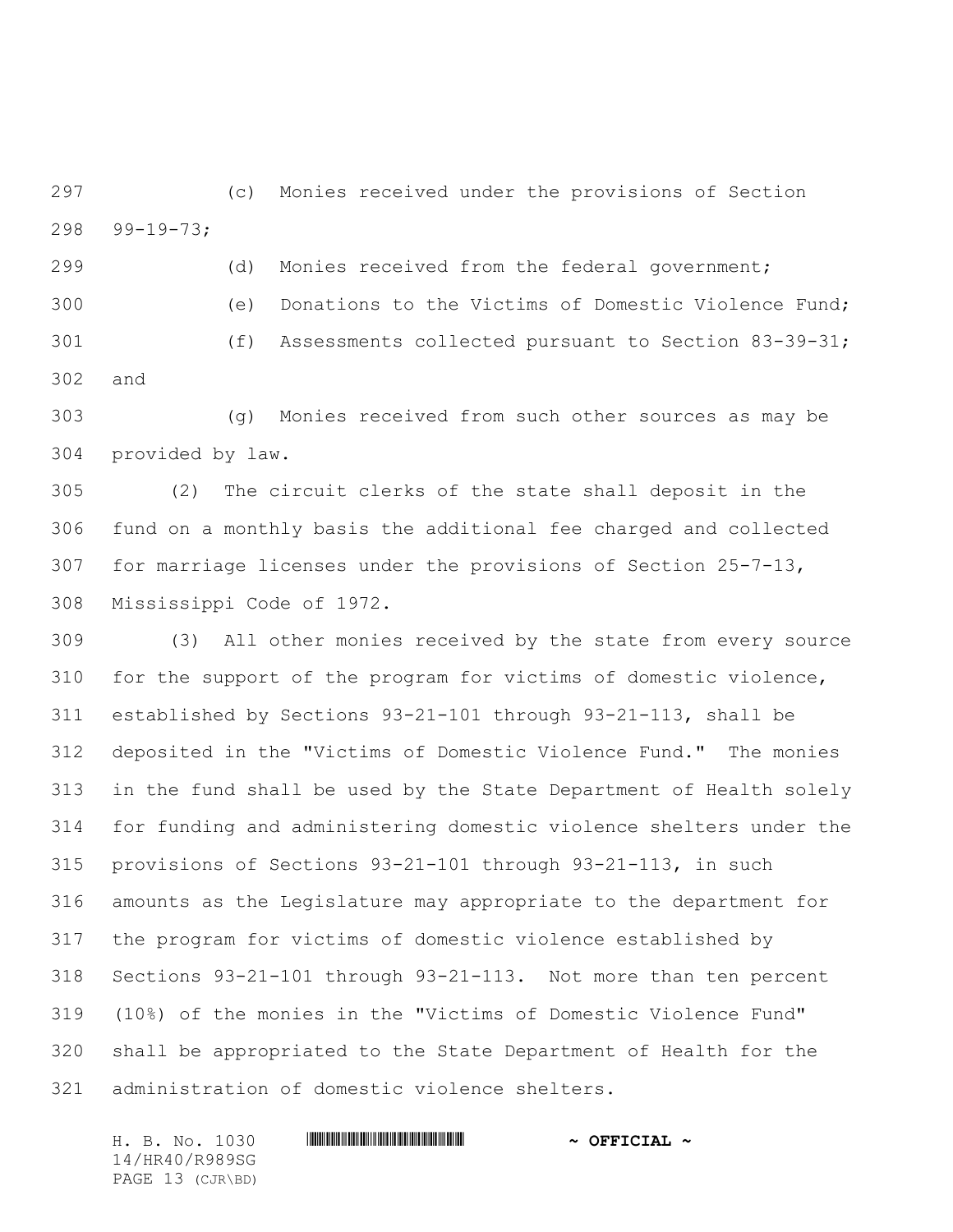| Interpersonal Violence is granted all powers and duties with        |  |  |
|---------------------------------------------------------------------|--|--|
| respect to the management of funds in the Victims of Domestic       |  |  |
| Violence Fund. Any reference to the Department of Health in this    |  |  |
| article pertaining to the management of the Victims of Domestic     |  |  |
| Violence Fund means the Office Against Interpersonal Violence       |  |  |
| within the Department of Health. In addition to the ten percent     |  |  |
| $(10)$ set aside in subsection $(3)$ , from and after July 1, 2014, |  |  |
| the OAIV is authorized to utilize no more than an additional five   |  |  |
| percent (5%) of the monies in the Victims of Domestic Violence      |  |  |
| Fund at its discretion for transition expenses and expense related  |  |  |
| 333<br>to statewide projects of the OAIV.                           |  |  |
| (5)<br>Nothing in this chapter shall be construed to limit the      |  |  |
| ability of a domestic violence shelter or other domestic violence   |  |  |
| program to solicit private donations or community support. Any      |  |  |
| funds raised by a shelter or program from private donations or      |  |  |
| community support are not subject to the provisions of this act.    |  |  |
| <b>SECTION 9.</b> Section 93-21-33, Mississippi Code of 1972, is    |  |  |
| amended as follows:                                                 |  |  |
| 93-21-33. (1) There is established the Domestic Violence            |  |  |
| Task Force, which will be made up of not more than twenty-six (26)  |  |  |
| members as follows:                                                 |  |  |
| The Governor shall appoint the following appointees<br>(a)          |  |  |
| who shall possess a practicing knowledge of domestic violence as    |  |  |
|                                                                     |  |  |

follows:

H. B. No. 1030 **HR40 R999 SGET CLAL +** 14/HR40/R989SG PAGE 14 (CJR\BD)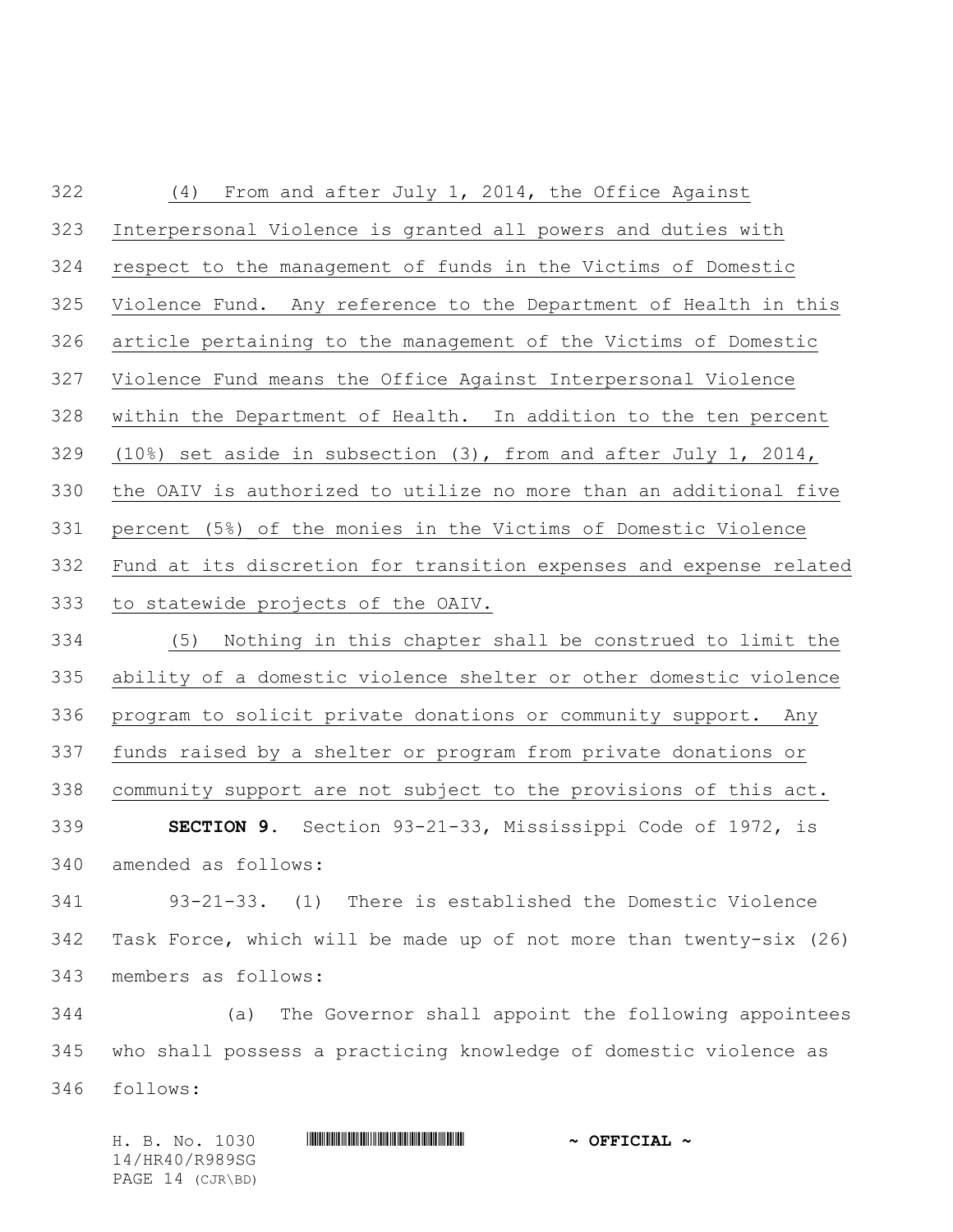H. B. No. 1030 \*HR40/R989SG\* **~ OFFICIAL ~** (i) Four (4) executive directors of domestic violence shelters representing the geographical divisions of the Delta, South, Central and North Mississippi; (ii) Two (2) batterer's intervention program managers; (b) The Attorney General, or his designee; (c) The State Auditor, or his designee; (d) The Executive Director of the Mississippi Association of Police Chiefs, or his designee; (e) The Executive Director of the Mississippi Prosecutor's Association, or his designee; (f) The Executive Director of the Mississippi Sheriff's Association, or his designee; (g) The Executive Director of the Mississippi Judicial College, or his or her designee; (h) A practicing member of the Mississippi State Medical Association appointed by the Governor; (i) A seated or retired justice court judge appointed by the Governor; (j) A seated or retired chancery court judge appointed by the Governor; (k) A seated or retired municipal court judge appointed by the Governor; (l) A seated or retired county court judge appointed by the Governor;

14/HR40/R989SG PAGE 15 (CJR\BD)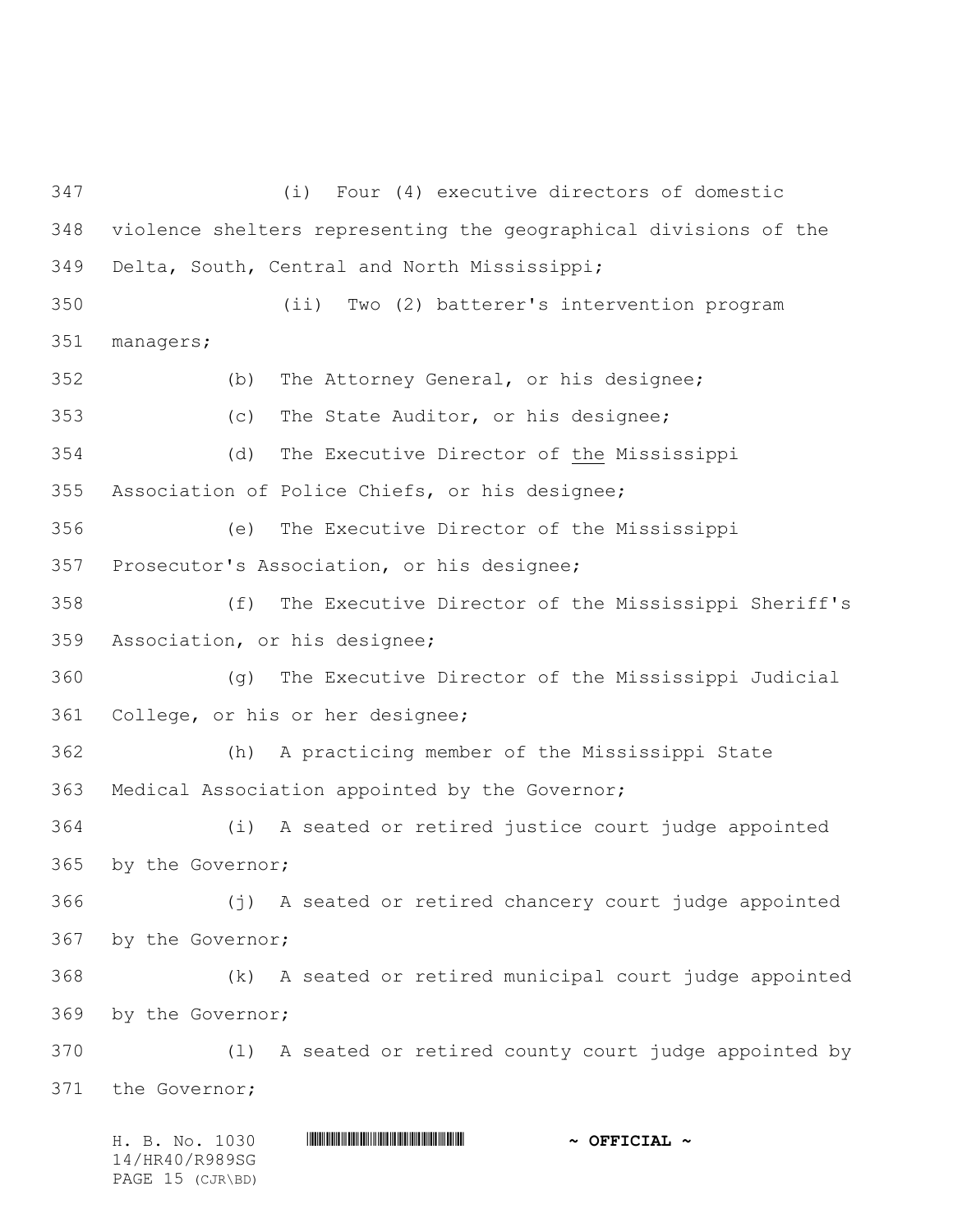(m) One (1) licensed social worker appointed by the Governor; (n) One (1) attorney with lobbying experience appointed by the Governor; (o) Two (2) victims of domestic violence appointed by the Governor; (p) One (1) practicing municipal prosecutor appointed by the Governor; (q) One (1) member of the faith-based community to be appointed by the Governor; (r) One (1) statistical expert appointed by the Governor; (s) One (1) information technology professional 385 appointed by the Governor; and (t) The Director of the Mississippi Coalition Against Domestic Violence, or her designee. The members of the task force shall serve at the pleasure of their respective appointing authorities; ten (10) members shall constitute a quorum for the transaction of business. The members shall elect a chairman and committees whose duties shall be established by the task force. (2) The Chairmen of the House Public Health and Welfare Committee, the House Appropriations Committee, the Senate Public Health and Welfare Committee and the Senate Appropriations Committee, or their designees, two (2) members of the State Senate

H. B. No. 1030 **HR40 R999 SG & OFFICIAL ~** 14/HR40/R989SG PAGE 16 (CJR\BD)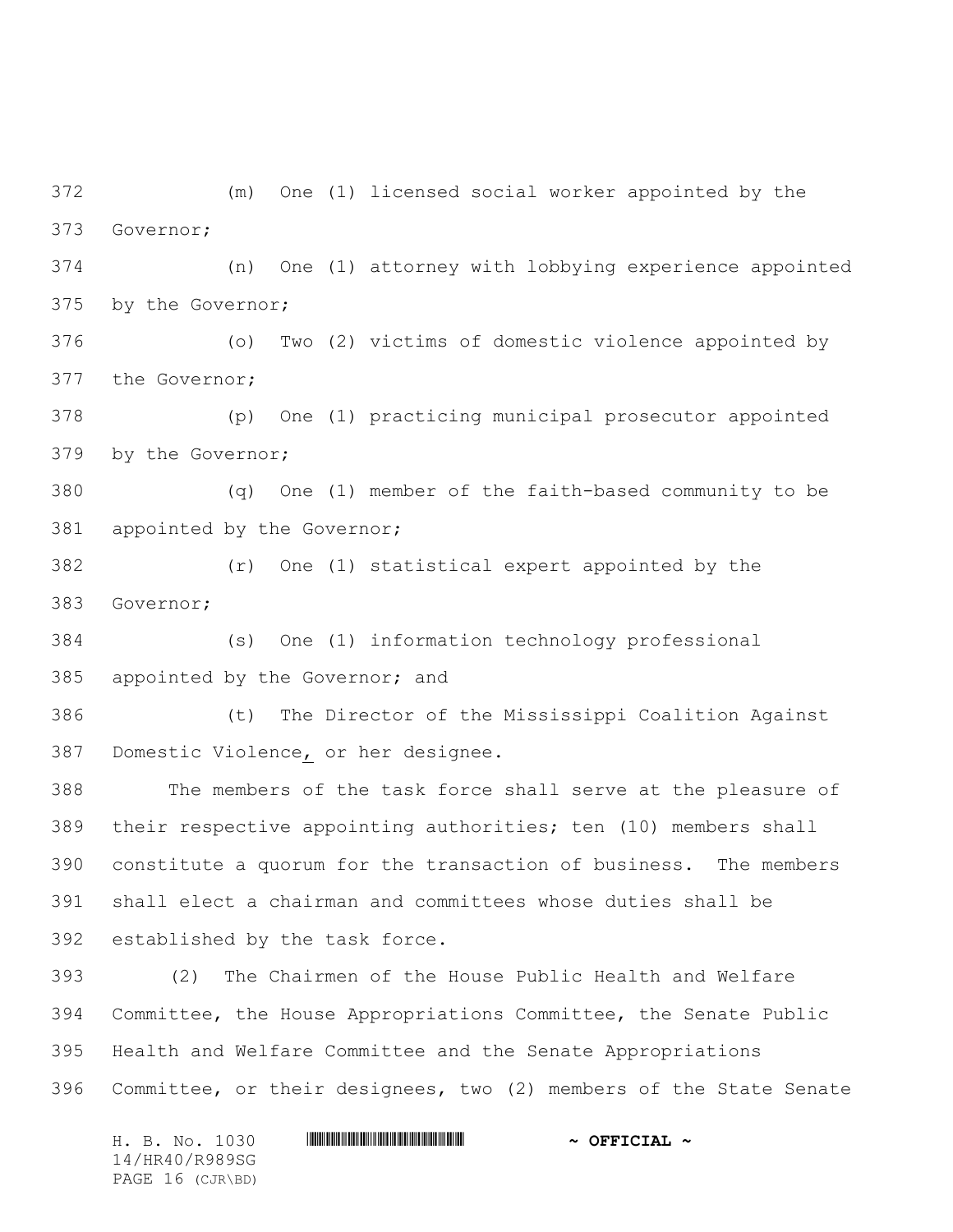appointed by the Lieutenant Governor and one (1) member of the House of Representatives appointed by the Speaker of the House, shall serve as ex officio nonvoting members of the task force.

 (3) In addition to the committee members required by subsection (2), the task force shall consist of such other members as are necessary to meet the requirements of any federal regulation applicable to the task force.

 (4) The chairman of the task force shall be elected by the voting members of the committee annually and shall not serve more than two (2) consecutive years as chairman. The chair shall call the meetings of the task force.

 (5) The members of the task force shall serve without compensation.

 (6) The task force shall meet not less than quarterly, and task force members shall be furnished written notice of the meetings at least ten (10) days before the date of the meeting. The first meeting of the task force shall be called by the Governor within sixty (60) days of March 20, 2013.

 (7) The task force shall provide recommendations and advice regarding the following:

 (a) Streamlining funding to domestic violence shelters resulting in uniform and objective funding and auditing standards;

 (b) Providing recommendations regarding the Victims of Domestic Violence Fund under Section 93-21-117 and its disbursement to shelters;

| H. B. No. 1030   | $\sim$ OFFICIAL $\sim$ |
|------------------|------------------------|
| 14/HR40/R989SG   |                        |
| PAGE 17 (CJR\BD) |                        |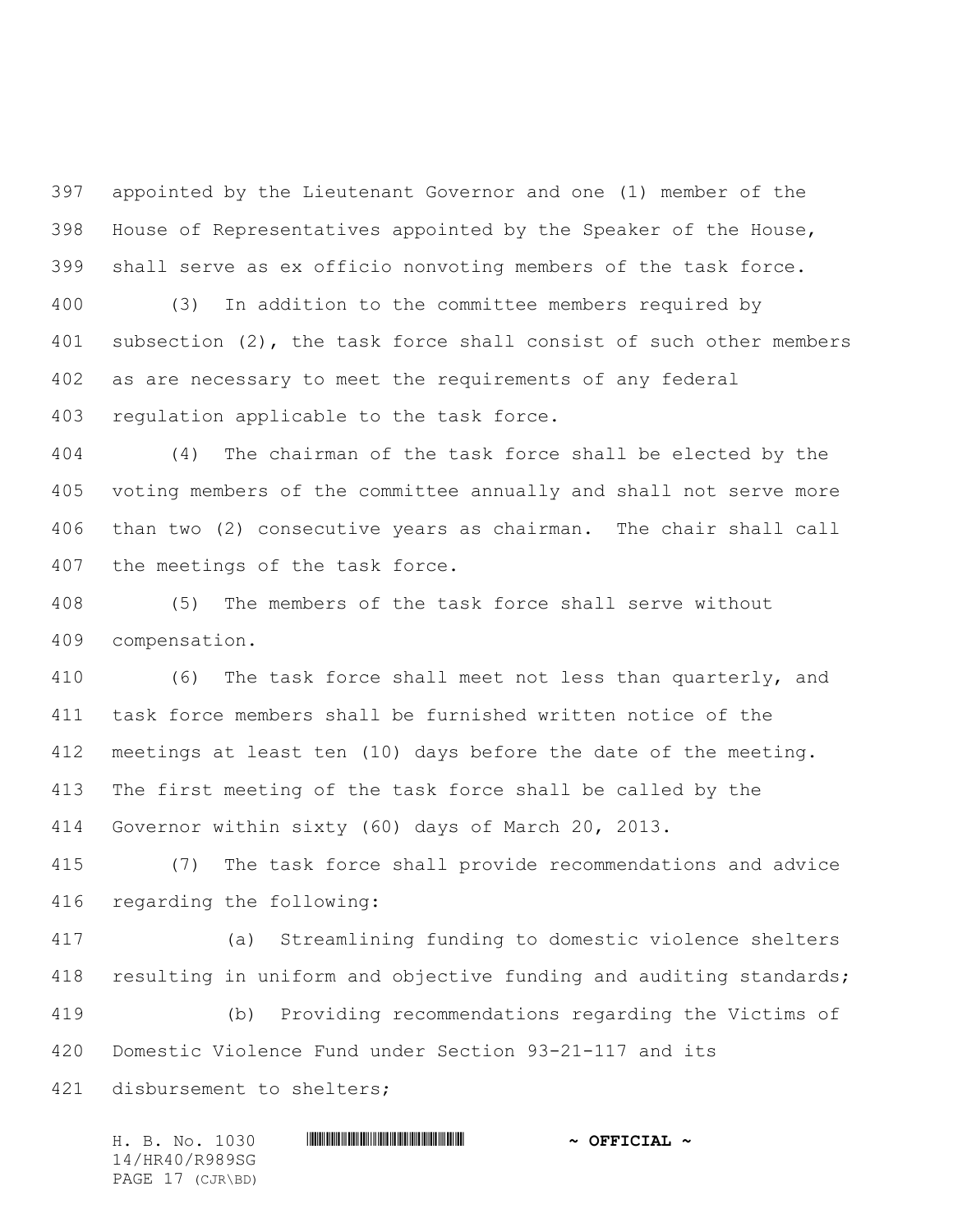(c) Considering the impact, definition, funding and certification of batterer intervention programs;

 (d) Creating standards for confidentiality of client records;

 (e) Updating training requirements for grant monitors, 427 law enforcement and court personnel;

 (f) Providing uniform reporting and automation options; (g) Implementing the formation of a domestic violence commission with the charge of executing recommendations made by this task force **\* \* \***;

 (h) Recommending whether the administration of federal grant funds, including, but not limited to, the grant funds known as VOCA and VOWA, should be relocated to the Office of

Interpersonal Violence under the umbrella of the Department of

Health.

 (8) The Joint Legislative Committee on Performance Evaluation and Expenditure Review (PEER) will provide support and recommendations to the task force.

 (9) (a) The task force will develop a report with legislative recommendations to the Governor and to the 2014 Regular Session of the Legislature to be submitted no later than October 1, 2013.

 (b) The task force will develop an additional report with legislative recommendations to the Governor and to the 2015

H. B. No. 1030 \*HR40/R989SG\* **~ OFFICIAL ~** 14/HR40/R989SG PAGE 18 (CJR\BD)